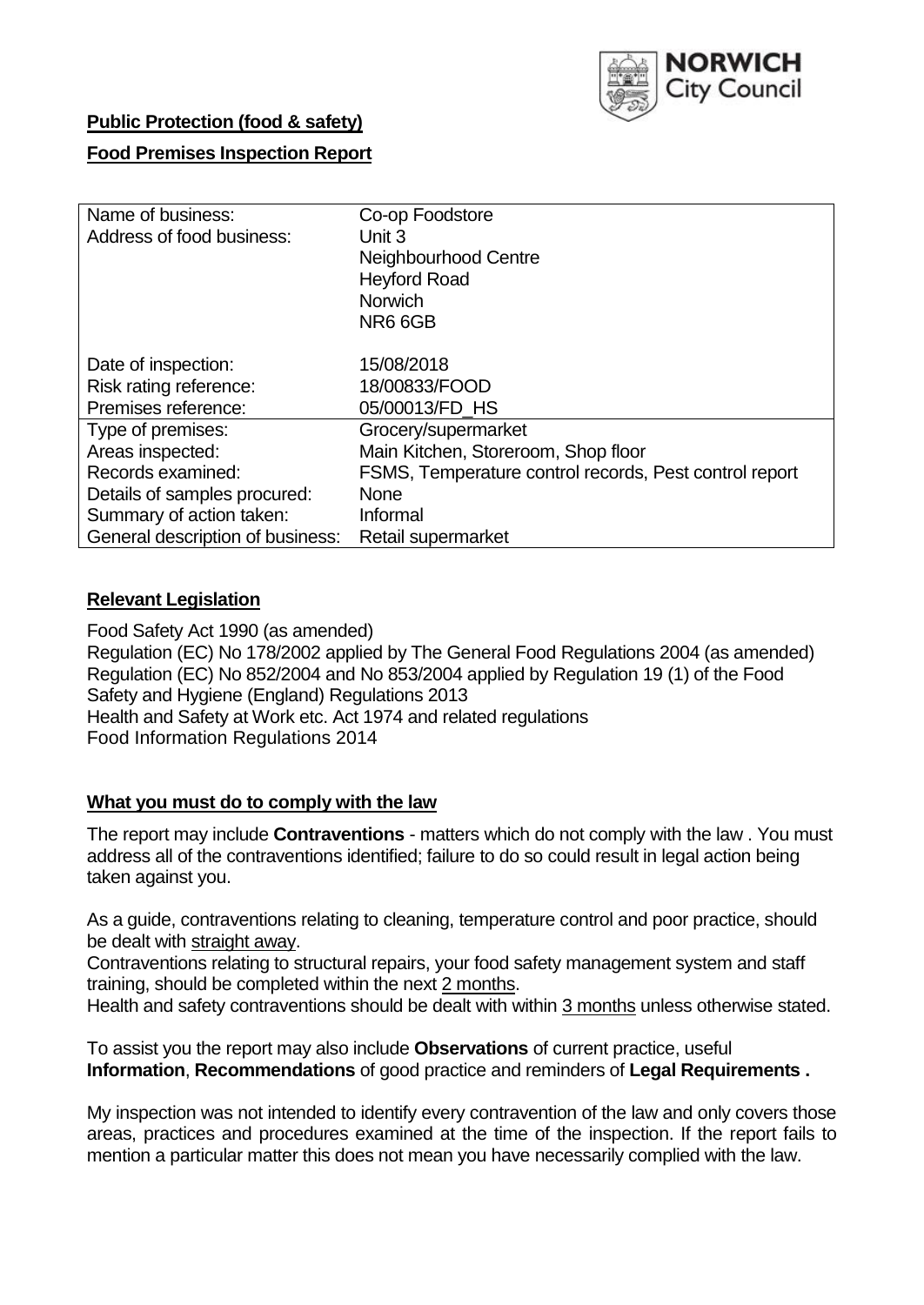## **F Food Hygiene Rating Re-Scoring Visit**

Date: 3<sup>rd</sup> April 2019

Following the previous inspection a re-rating visit was requested. The revised score is indicated here. The results of the original inspection are listed below.

## **Food Hygiene Rating Re-Scoring Visit**

Date: 4 July 2019

Following the previous inspection a re-rating visit was requested. The revised score is indicated here. The results of the original inspection are listed below.

Your revised Food Hygiene Rating is 5 – a very good standard



**Observation** I was pleased to see that all the contraventions from my last inspection had all been addressed and were now compliant

Your revised Food Hygiene Rating is 4 – a good standard



**Observation** there was no hot food in the hot food display cabinet at the time of my visit

**Contravention** The following items require attention

- The vent above the oven was dirty
- Flooring to the walk-in fridge underneath the shelving
- Nozzles to the Costa coffee machine
- Top interior ridge to the 'Little Norfolk' freezer
- Door handles to the display freezers

**Recommendation** I recommend that you put in place and implement a cleaning schedule to include all structural and equipment and to train your staff on this

## **FOOD SAFETY**

### **How we calculate your Food Hygiene Rating:**

The food safety section has been divided into the three areas which you are scored against for the hygiene rating: 1. food hygiene and safety procedures, 2. structural requirements and 3. confidence in management/control procedures. Each section begins with a summary of what was observed and the score you have been given. Details of how these scores combine to produce your overall food hygiene rating are shown in the table.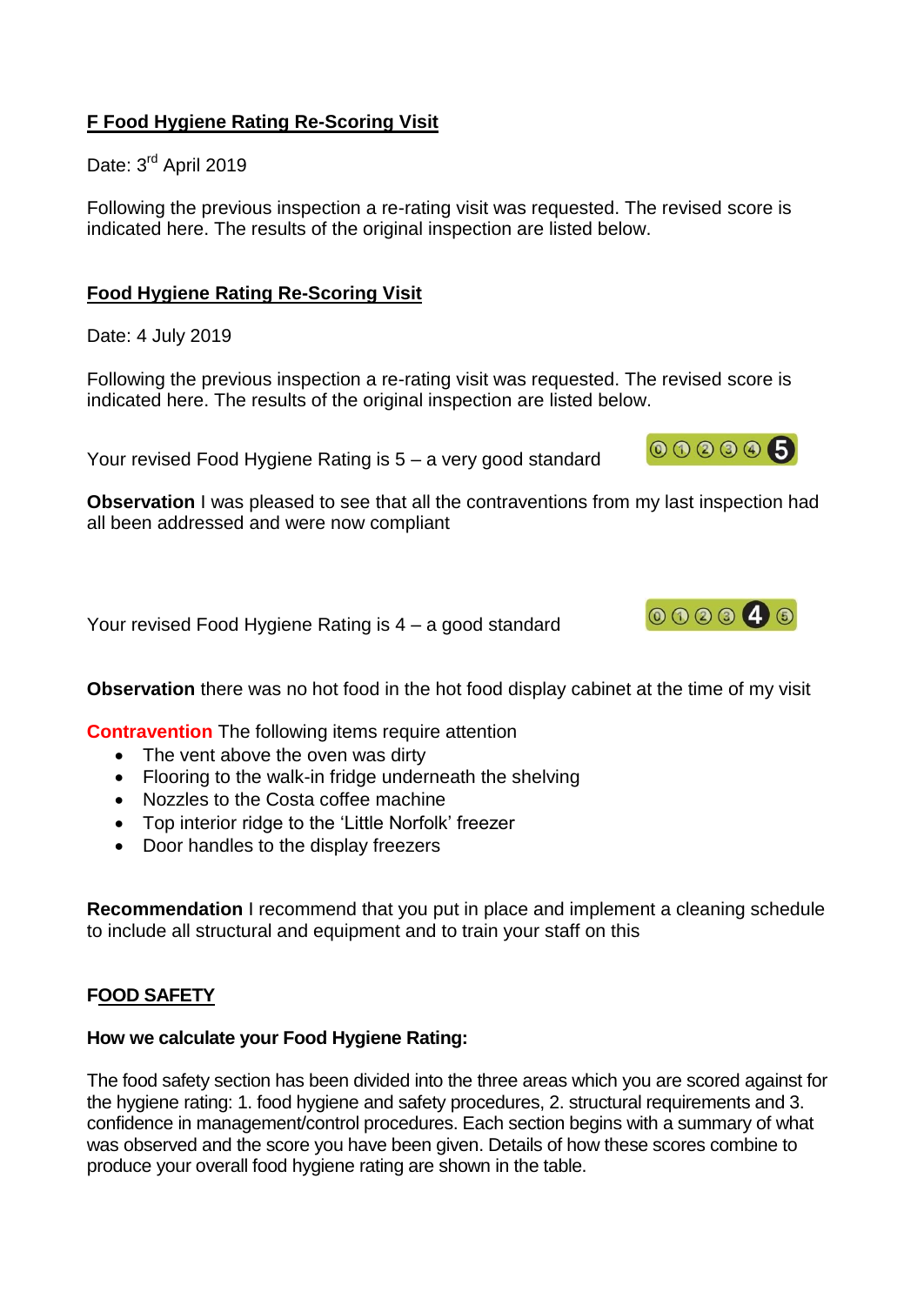| <b>Compliance Area</b>                     |          |    |           | <b>You Score</b> |                |    |           |    |                 |  |  |
|--------------------------------------------|----------|----|-----------|------------------|----------------|----|-----------|----|-----------------|--|--|
| Food Hygiene and Safety                    |          |    |           | $\Omega$         | 5              | 10 | 15        | 20 | 25              |  |  |
| <b>Structure and Cleaning</b>              |          |    |           | $\overline{0}$   | 5              | 10 | 15        | 20 | 25              |  |  |
| Confidence in management & control systems |          |    |           | $\Omega$         | 5              | 10 | 15        | 20 | 30 <sub>1</sub> |  |  |
|                                            |          |    |           |                  |                |    |           |    |                 |  |  |
| <b>Your Total score</b>                    | $0 - 15$ | 20 | $25 - 30$ |                  | $35 - 40$      |    | $45 - 50$ |    | > 50            |  |  |
| <b>Your Worst score</b>                    | 5        | 10 | 10        |                  | 15             |    | 20        |    |                 |  |  |
|                                            |          |    |           |                  |                |    |           |    |                 |  |  |
| <b>Your Rating is</b>                      | 5        |    |           | 3                | $\overline{2}$ |    |           |    | $\Omega$        |  |  |

Your Food Hygiene Rating is 4 - a good standard **1. Food Hygiene and Safety**

Food hygiene standards are generally satisfactory and maintained. There is evidence of some non-compliance with legal requirements. Some lapses are evident however generally you have satisfactory food handling practices and procedures and adequate control measures to prevent cross-contamination are in place. The contraventions require your attention; although not critical to food safety they may become so if not addressed. **(Score 10)**

000046

### Contamination risks

**Contravention** The following exposed food to the general risk of cross-contamination with bacteria or allergens or its physical contamination with dirt or foreign objects:

- raw foods i.e sausages were being stored above ready-to-eat foods i.e icing in the fridge in the kitchen
- raw foods i.e meat was being stored above ready-to-eat foods i.e milk in the walk-in fridge

**Legal Requirement** At all stages of production, processing and distribution, food must be protected from any contamination likely to render it unfit for human consumption, injurious to health or contaminated in such a way that it would be unreasonable to expect it to be consumed in that state

**Information** The FSA (visit www.food.gov.uk for more information) has issued guidance on controlling E.coli 0157 through:

- the complete separation of raw and ready-to-eat food
- the correct use of wash-hand basins and thorough handwashing
- having dedicated equipment (including complex equipment) for raw and ready-to-eat foods
- through 2-stage cleaning and the correct use of sanitisers
- and by controlling the risks posed by soily vegetables.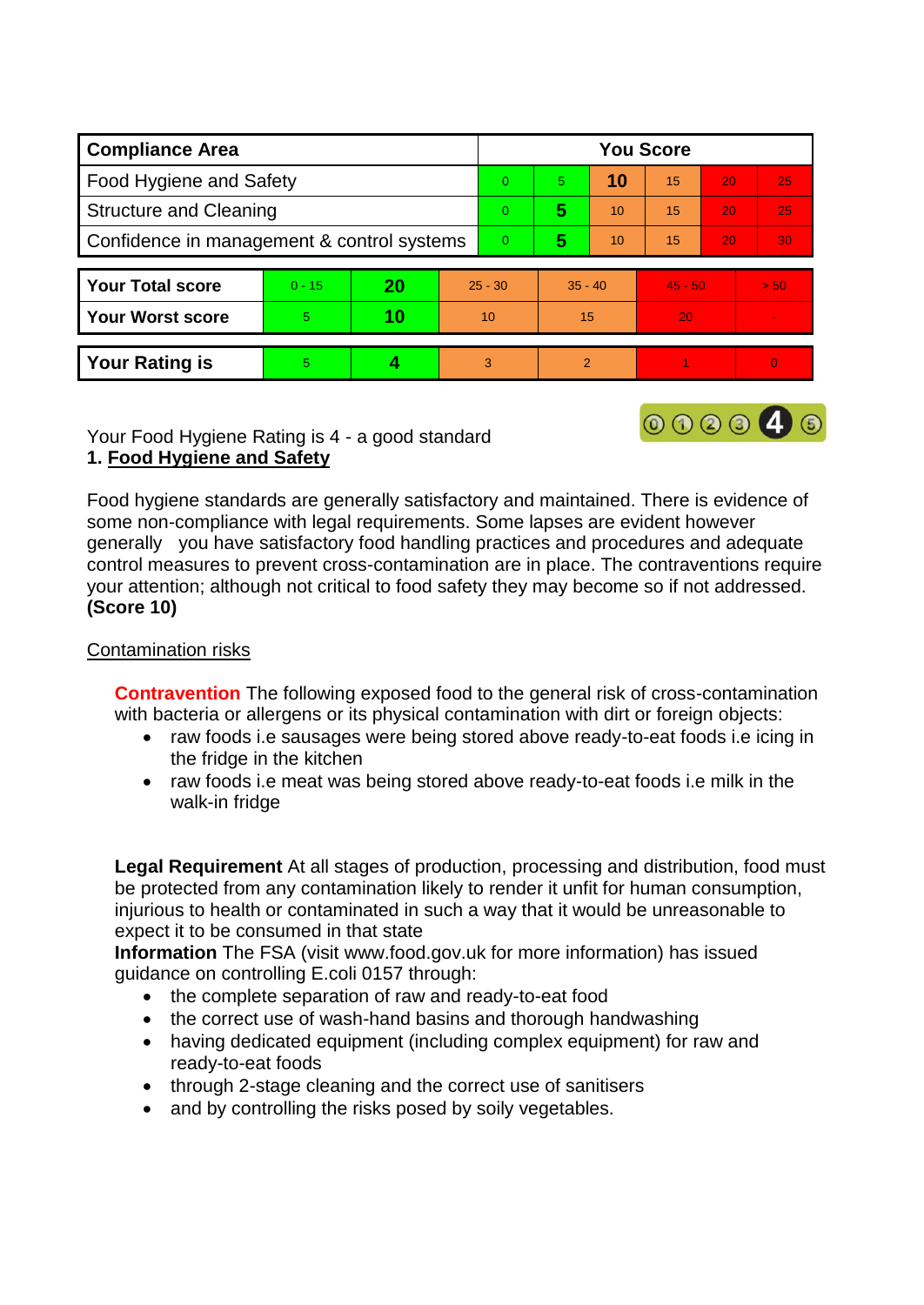**Guidance** If equipment and utensils (for example chopping boards, containers and tongs) are to be used for raw and RTE foods, they should be disinfected by heat or an adequate dishwasher cycle (able to reach 80°C for 15 seconds) between uses.

**Guidance** If heat disinfection or a dishwasher is not possible, separate equipment and utensils should be used for handling raw and RTE foods. Such equipment should be easily identifiable (colour coded) must be stored and washed separately.

### Hand-washing

**Observation** Hand washing was managed well and wash-hand basins were well stocked with hand cleaning material.

### Personal Hygiene

**Observation** I was pleased to see that standards of personal hygiene were high.

### Temperature Control

**Contravention** The following evidence indicated there was a risk of bacteria growing on food:

• a cheese and bacon twist was being stored at 61°C in the display cabinet. This was thrown away in my presence

**Legal Requirement** If you rely on selling hot food (displayed under 63 °C) within two hours you must be able to demonstrate your system for ensuring food is either sold, placed under refrigeration, or discarded, before the two hours have elapsed.

**Recommendation** I recommend that you record temperatures of your hot foods and the time the batch is put on display.

### Poor Practices

**Observation** The following matters represented poor practice and if allowed to continue may cause food to become contaminated or lead to its deterioration

 cleaning chemicals were being stored above boxes of cereals in the store room. I was pleased to see that these were moved in my presence and the chemicals were stored underneath the boxes of cereals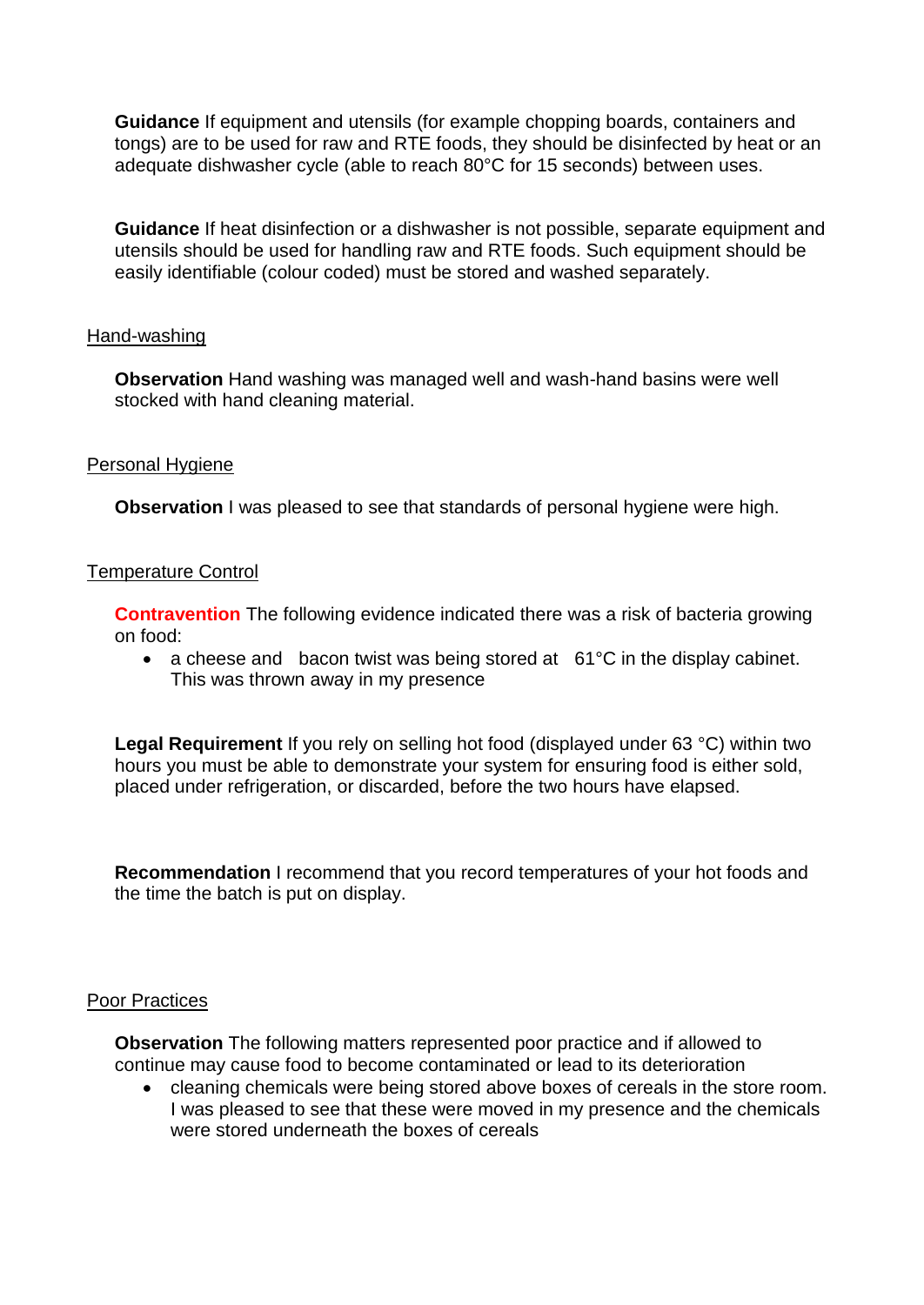## **2. Structure and Cleaning**

The structure facilities and standard of cleaning and maintenance are all of a good standard and only minor repairs and/or improvements are required. Pest control and waste disposal provisions are adequate. The minor contraventions require your attention. **(Score 5)**

## Cleaning of Structure

**Contravention** The following structural items were dirty and require more frequent and thorough cleaning:

- vent above the oven in the kitchen
- flooring underneath the shelving in the walk-in fridge

## Cleaning of Equipment and Food Contact Surfaces

**Contravention** The following surfaces and equipment in contact with food were dirty and/or could not be cleaned and require cleaning or discarding:

- seals to the Blizzard fridge in the kitchen
- ridge to the fridge door in the kitchen
- nozzles to the Costa Coffee machine
- around top ridge to the chest freezer storing 'Little Norfolk Kitchen' products
- handles to the display freezer doors in the store

# Cleaning Chemicals / Materials / Equipment and Methods

**Observation** I was pleased to see that the premises was kept clean and that your cleaning materials, methods and equipment were able to minimise the spread of harmful bacteria between surfaces.

# **Maintenance**

**Contravention** The following items had not been suitably maintained and must be repaired or replaced:

• split seals to the Blizzard fridge in the Kitchen Facilities and Structural provision

**Observation** I was pleased to see the premises had been well maintained and that adequate facilities had been provided.

# **3. Confidence in Management**